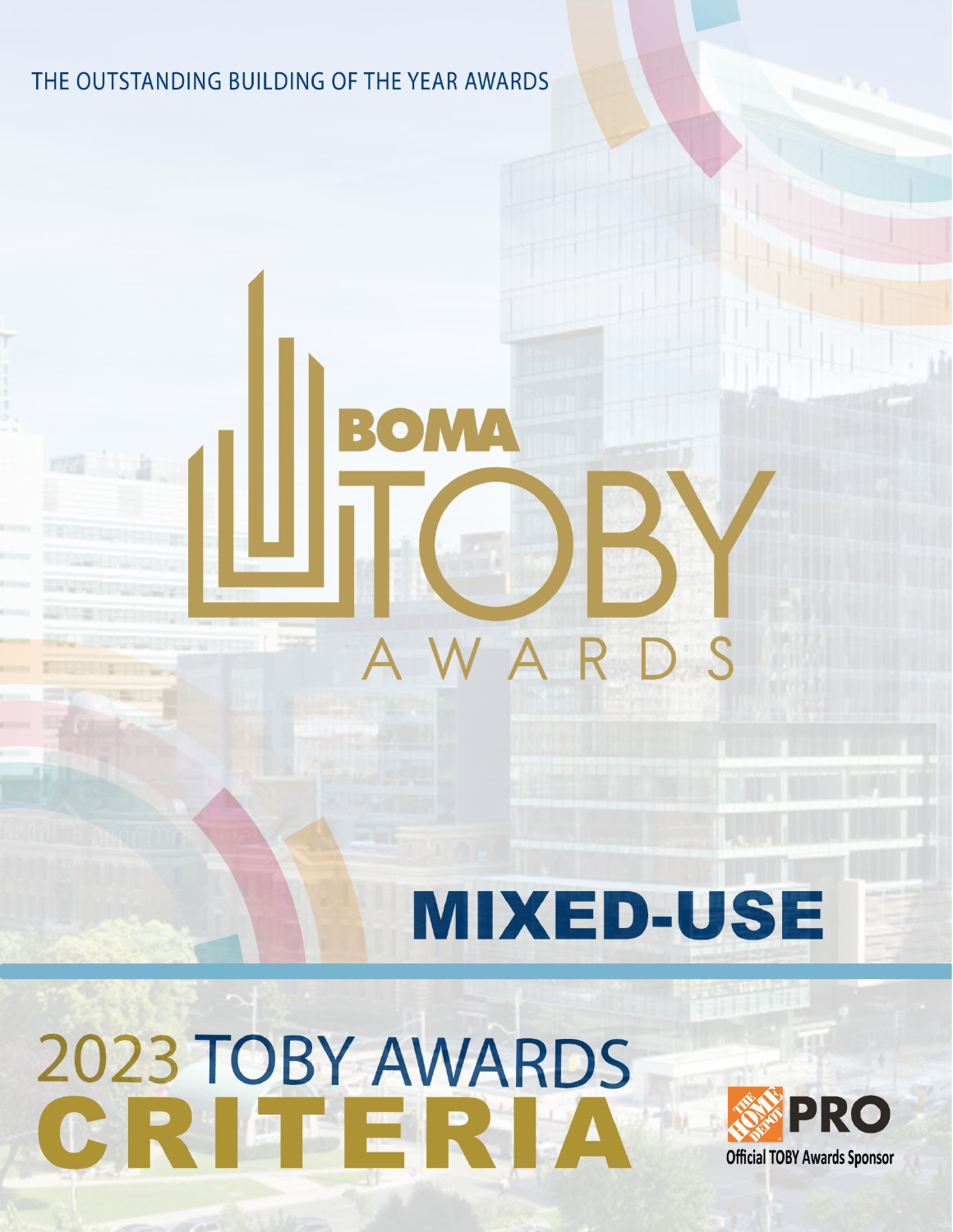

 $\equiv$ 

**UB**<br>--

щ

<u>e e</u>

 $\blacksquare$ 

| <b>I. STARTING THE PROCESS</b>                                                  | 3                       |
|---------------------------------------------------------------------------------|-------------------------|
| <b>II. CATEGORY DESCRIPTIONS</b>                                                | 4                       |
| <b>III. ELIGBILITY REQUIREMENTS</b>                                             | 4                       |
| IV. MANDATORY ON-SITE BUILDING INSPECTION                                       | 5                       |
| <b>V. ENTRY FEES</b>                                                            | 6                       |
| <b>VI. JUDGING/DATA/DEADLINES</b>                                               | $\overline{\mathbf{z}}$ |
| <b>VI. UNIVERSAL PORTFOLIO REQUIREMENTS</b>                                     | 7                       |
| <b>VIII. PORTFOLIO SPECIFICATIONS</b>                                           |                         |
| <b>Building Information</b>                                                     | 7                       |
| <b>Section 1: Building Operations &amp; Management</b>                          | 8                       |
| Section 2: Life Safety/Security/Risk Management                                 | 9                       |
| <b>Section 3: Training and Education</b>                                        | 9                       |
| <b>Section 4: Energy</b>                                                        | 10                      |
| Section 5: Environmental/Sustainability/Health &<br><b>Wellness</b>             | 10                      |
| <b>Section 6: Tenant/Occupant Relations and</b><br><b>Community Involvement</b> | 11                      |
|                                                                                 |                         |
|                                                                                 |                         |
|                                                                                 |                         |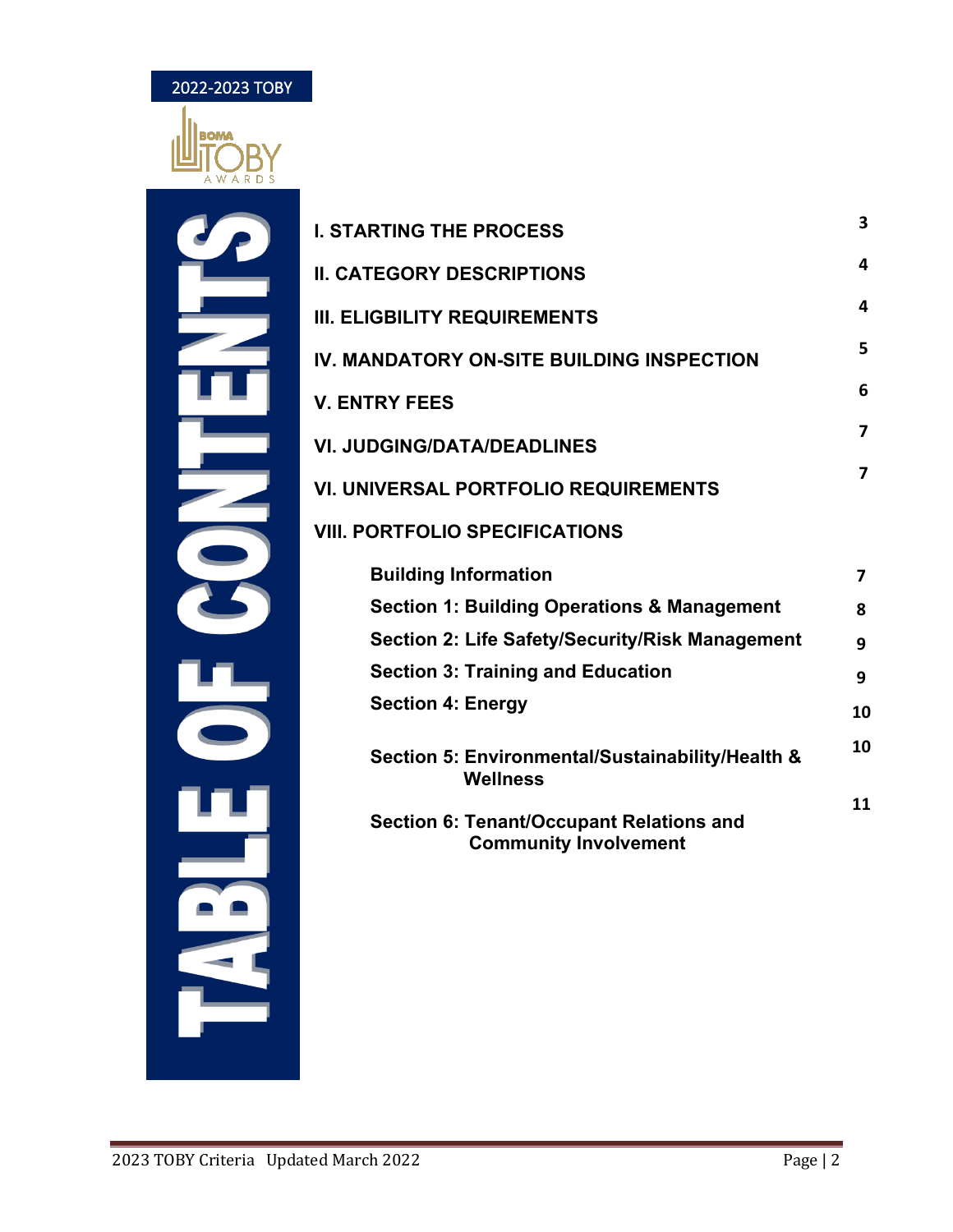### **STARTING THE PROCESS**

Now it's even easier to ensure your building achieves the ultimate success. This year, TOBY Awards are only given to properties carrying a BOMA 360 distinction—the most comprehensive and holistic evaluation of operational and management practices. Now you have two opportunities to highlight overall excellence for community impact, emergency preparedness, sustainability, health and wellness and additional performance metrics for both commercial and industrial buildings.

Before entering the TOBY competition, applying for the BOMA 360 designation serves as the first step in ensuring your building has achieved the minimum level of operational best practices. A new universal recognition platform has been created to simplify the process to help shape high performance buildings by providing an opportunity to educate property management professionals, reinforce team building relationships, and increase asset value and tenant retention on a global basis.

The BOMA 360 and TOBY applications have been consolidated into BOMA International's new 360/TOBY portal where applicants will have access to both applications all in one place. Applicants will have an opportunity to see areas where they can improve before entering the TOBY competition and have a stronger application.

# **Achieve the Recognition Your Building Deserves**

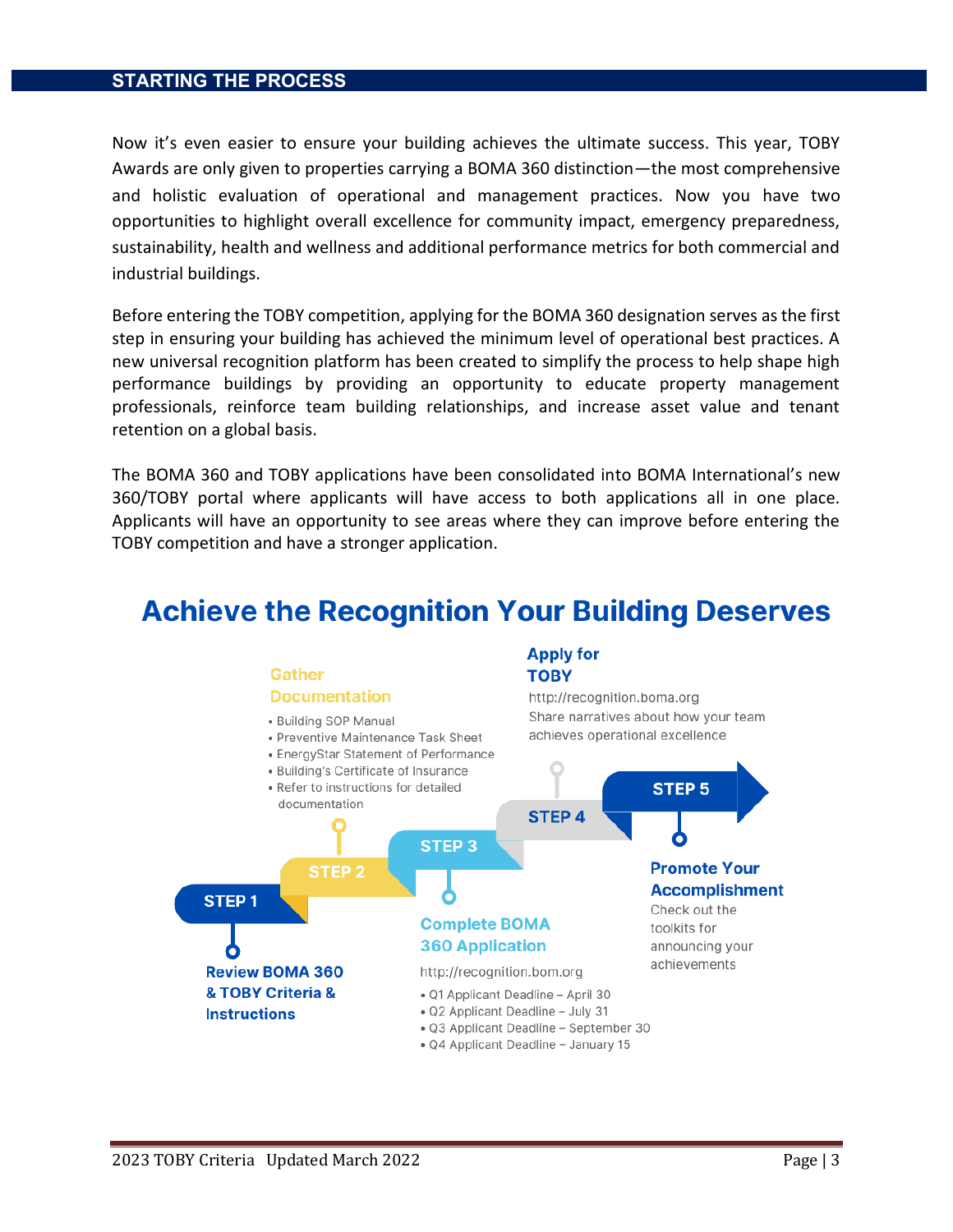### **Mixed-Use Buildings**

All properties will have minimum of 10% Office in a planned integration of at least three components that are a mix of Retail, Entertainment, Residential, Hotel, Recreation or Other Functions.

Each component will be at a minimum of 10% of the total property. The property can be one or more buildings managed by the same company. It is pedestrian-oriented and contains elements of a live-workplay environment. It maximizes space usage, has amenities and architectural features that tends to mitigate traffic and sprawl.

When a building fits a different TOBY category, it should be entered in that category.

### **ELIGIBILITY**

1. The building must win at the local level to advance to the regional level and must win at the regional level to advance to International.

**NOTE:** At-Large entries, entries that are outside the jurisdiction of a local association, must submit their portfolio directly to their region using BOMA International's 360/TOBY Portal at [https://recognition.boma.org](https://recognition.boma.org/) for regional judging and must notify their regional awards chair of their intention to compete.

2. All portfolios must have undergone a building inspection and scored at least 70% to be eligible to compete. Each entrant must upload the completed and signed TOBY Building Inspection Verification form to be eligible to compete at the Regional and International level (this form is provided by your local BOMA association or International Affiliate organization).

3. The building must be a member, or managed by an entity that is a member, in good standing with both their BOMA local association and BOMA International in order to compete at the local, regional and international levels. Specifically, all membership fees, and any other debt, must be paid prior to entry.

4. The building may not have won in the same category at the international level during the last 5 years (i.e. Buildings that win in 2022 are not eligible to compete until 2027 and awarded in 2028). The building may not have won in a different category at the international level during the last 3 years (i.e. Buildings that win in 2020 are not eligible to compete until 2025 and awarded in 2026).

5. The building must be occupied for at least one full year from the date of occupancy of the first tenant by **June 15, 2022** with a minimum of 12 months of building operations.

6. Buildings submitted in the Mixed-Use category must have at least 10% office space of total square footage of entire complex.

- 7. All mixed-use buildings must be at least 50% percent average annual occupancy (physical occupancy).
- 8. Each building may enter in only one category.
- 9. **U.S. Entrants** with Mixed-Use buildings are not required to be **ENERGY STAR®** Benchmarked or share data via the Energy Star Portfolio Manager. However, entrants must provide the following:
	- A list of areas for which energy consumption data is available (i.e. all tenants, some tenants, interior and exterior common areas) and the type of energy used, (i.e. electricity, natural gas, other).
	- Percentage of occupied gross leasable area you have energy consumption data (either through submetering or by other means). The data must represent consumption from the most recent 12-month period and must not be any older than the past 18 months.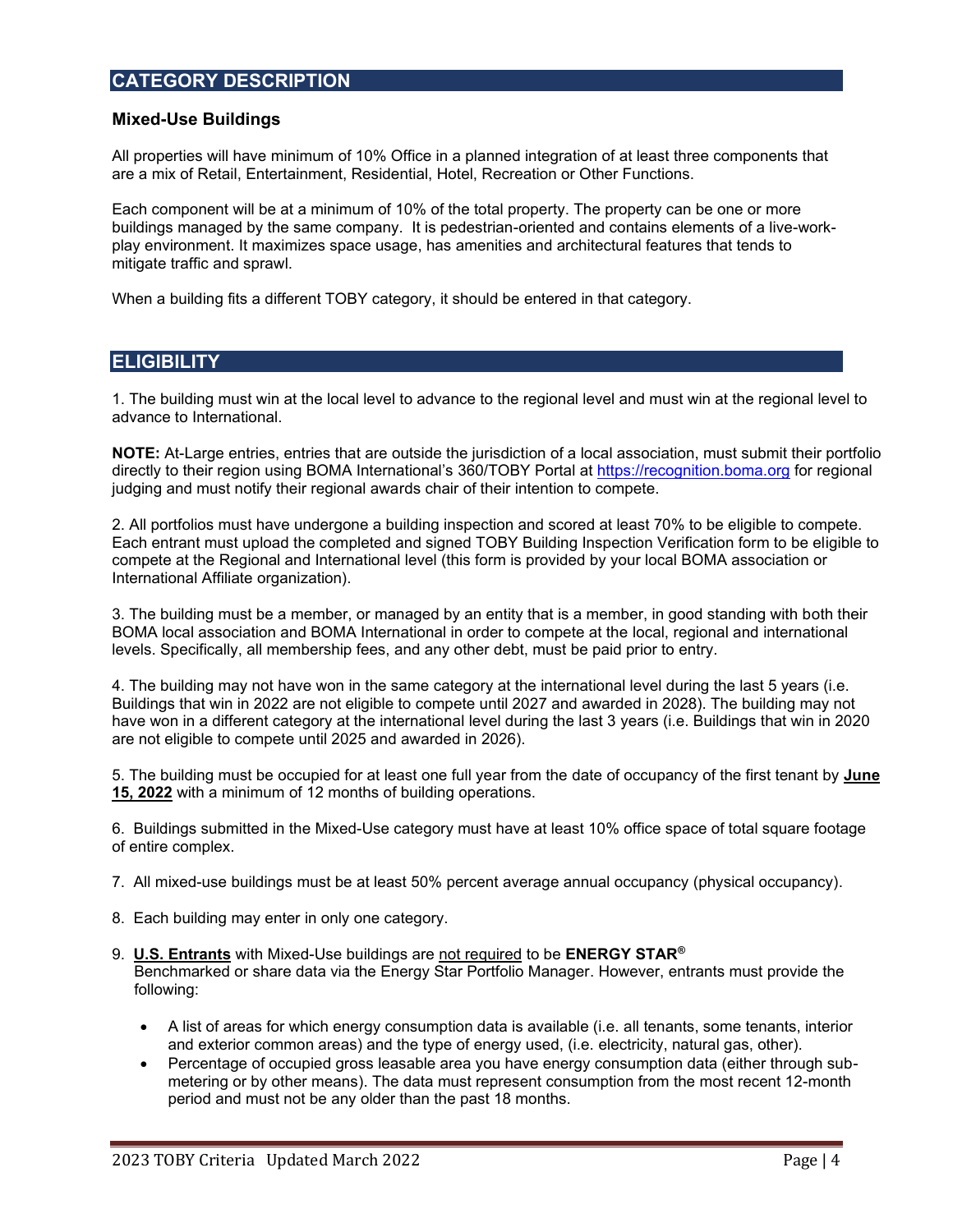- Proof that building current energy consumption is being compared with consumption from past years and provide conclusions drawn from the analysis over a minimum of 1 years.
- 10. An entrant may choose to enter multiple buildings as a single entry only if the buildings are owned by the same company, managed by the same company and the buildings are managed as a single entity and not within a suburban office park. All entries must disclose whether their entry is a single building or multiple buildings under the Building Standards section.
- 11. For any building that enters the competition at the local and regional level that may encounter a change in management and/or ownership and wins at the International level, the award will be presented to the management company/owner at the time of the original entry.
- 12. All buildings competing at the regional level must be BOMA 360-designated.

### **Additional Requirements for Non-U.S. entries:**

**Canadian Entrants** are required to obtain a BOMA BEST® Sustainable Buildings certification. Each entrant must provide a copy of the certificate or letter from BOMA Canada attesting certification is valid in the competition year.

**Other International Entrants** should contact BOMA International regarding any questions on energy performance benchmarking requirements.

### **MANDATORY ON-SITE BUILDING INSPECTION**

**NOTE:** BOMA acknowledges that on-site building inspections may be impacted. TOBY judges have been given the option to conduct on-site or virtual inspections at the discretion of the BOMA local association.

For more information, please refer to the TOBY Awards Virtual Site Inspection document – [https://toby.boma.org/Documentation/2020\\_06\\_16\\_TOBY\\_Inspections%20\\_COVID\\_19\\_FINAL.docx](https://toby.boma.org/Documentation/2020_06_16_TOBY_Inspections%20_COVID_19_FINAL.docx)

- Building inspections must take place at the local level of competition to ensure the entry meets the eligibility requirements and is registered in the correct category. A minimum score of 70% must be earned to be eligible to compete for a TOBY.
- The following items may be inspected during the building inspection:
	- 1. Entrance/Mail Lobby
	- 2. Security/Life Safety
	- 3. Management Office
	- 4. Elevators
	- 5. Multi-Tenant Corridors
	- 6. Restrooms
	- 7. Stairwells
	- 8. Typical Tenant Suite (if applicable)
- 9. Central Plant/Engineering Office
- 10. Equipment Rooms/Service Areas
- 11. Parking facilities (only if Owner/Agent Operated)
- 12. Landscaping/Grounds
- 13. Refuse Removal and Loading Docks
- 14. Roof
- 15. Tenant Amenities
- The following documentation is mandatory where applicable and should be made available. On-line versions are acceptable but must be available at time of inspection at the property being inspected. Ease of navigation is essential to ensure that judges can easily and readily review:
	- 1. Evidence of Evacuation Drills conducted within past 24 months. NOTE: Drills can be silent if applicable.
	- 2. Preventative Maintenance Manual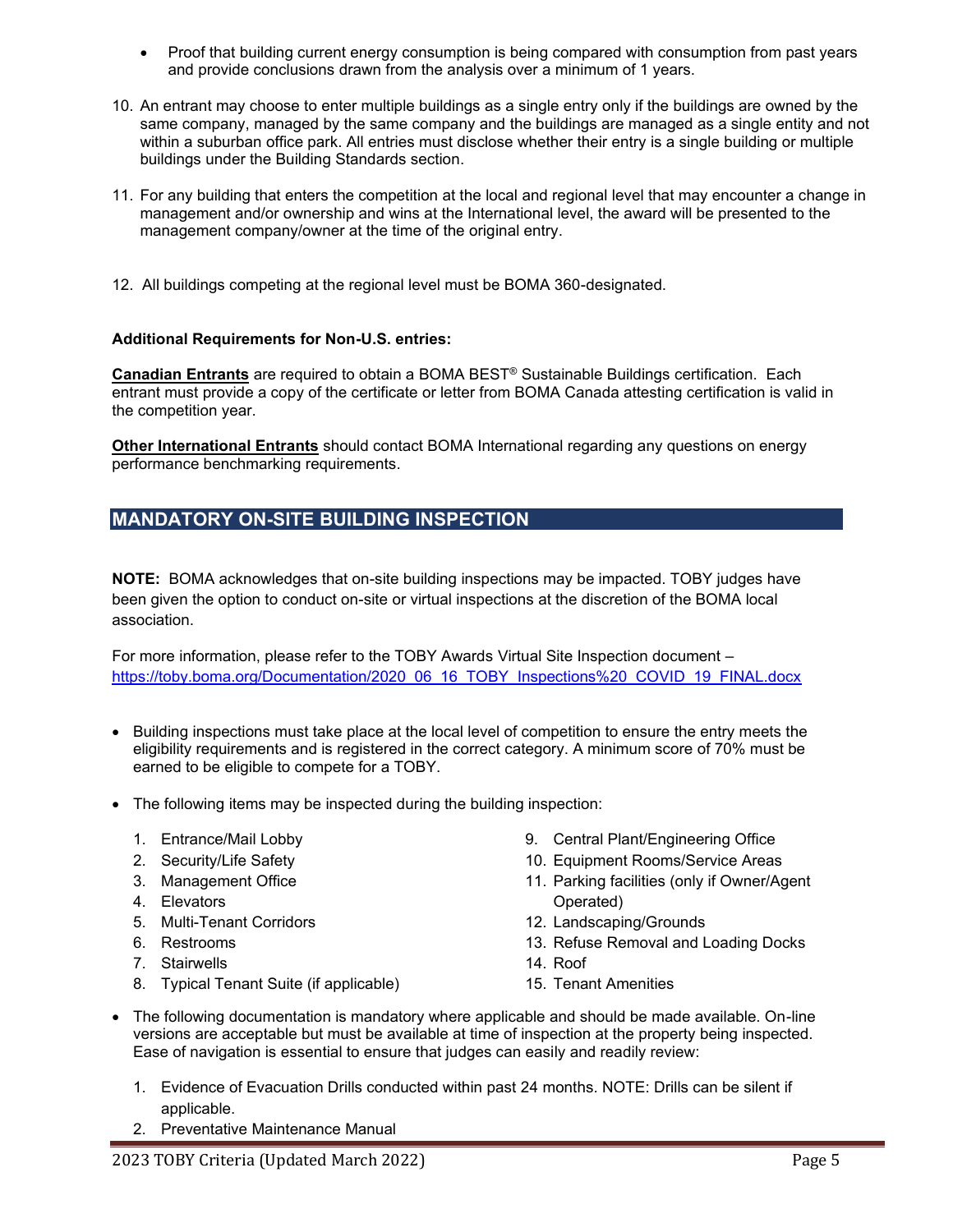- 3. SOP Manual/Documentation of Standard Operating Procedures
- 4. Regular Financial Reports/Accounting Software Used
- 5. Purchase Policies
- 6. BOMA Building Measurement Standard Global Summary Sheet as proof of certification (or other pre-approved certification)
- Entrant should receive TOBY Building Inspection Verification form by their local BOMA or International affiliate organization.

### **ENTRY FEES**

### **TOBY LOCAL ENTRY FEES**

A local competition fee may be applicable. Each Entrant should check with their local association concerning fees.

### **BOMA 360 PROGRAM FEE**

\$850 USD (office & industrial)

### **REGIONAL AND INTERNATIONALTOBY ENTRY FEES**

1. A total of \$450 USD in entry fees will be paid to BOMA International for each submission entering the TOBY regional competition. These fees will be collected once the entry has been completed and the "Submit" button has been pressed. No additional fees are collected for the international competition.

**NOTE:** All entries must be submitted, and fees received prior to your region's submission deadline in order to compete. Fees are non-refundable. Regional deadlines will be posted on [https://recognition.boma.org.](https://recognition.boma.org/)

### **JUDGING / DATA / DEADLINES**

- 1. Judging will occur at local, regional and international levels.
- 2. Each BOMA local association may submit one building in each category to the regional competition.
- 3. Each BOMA region may submit one building in each category to the international competition.
- 4. Each region must submit their regional winners to BOMA International by **April 7, 2023**.
- 5. Judging at the international level will occur in April and May and the TOBY Awards will be presented during the *BOMA International Conference* held in June.
- 6. Updated TOBY Criteria will be presented during or prior to the BOMA International Conference.
- 7. BOMA International's 360/TOBY Portal at [https://recognition.boma.org](https://recognition.boma.org/) will begin accepting entries for each new season approximately one month after the close of the BOMA International Conference. Check the 360/TOBY Portal for specific dates.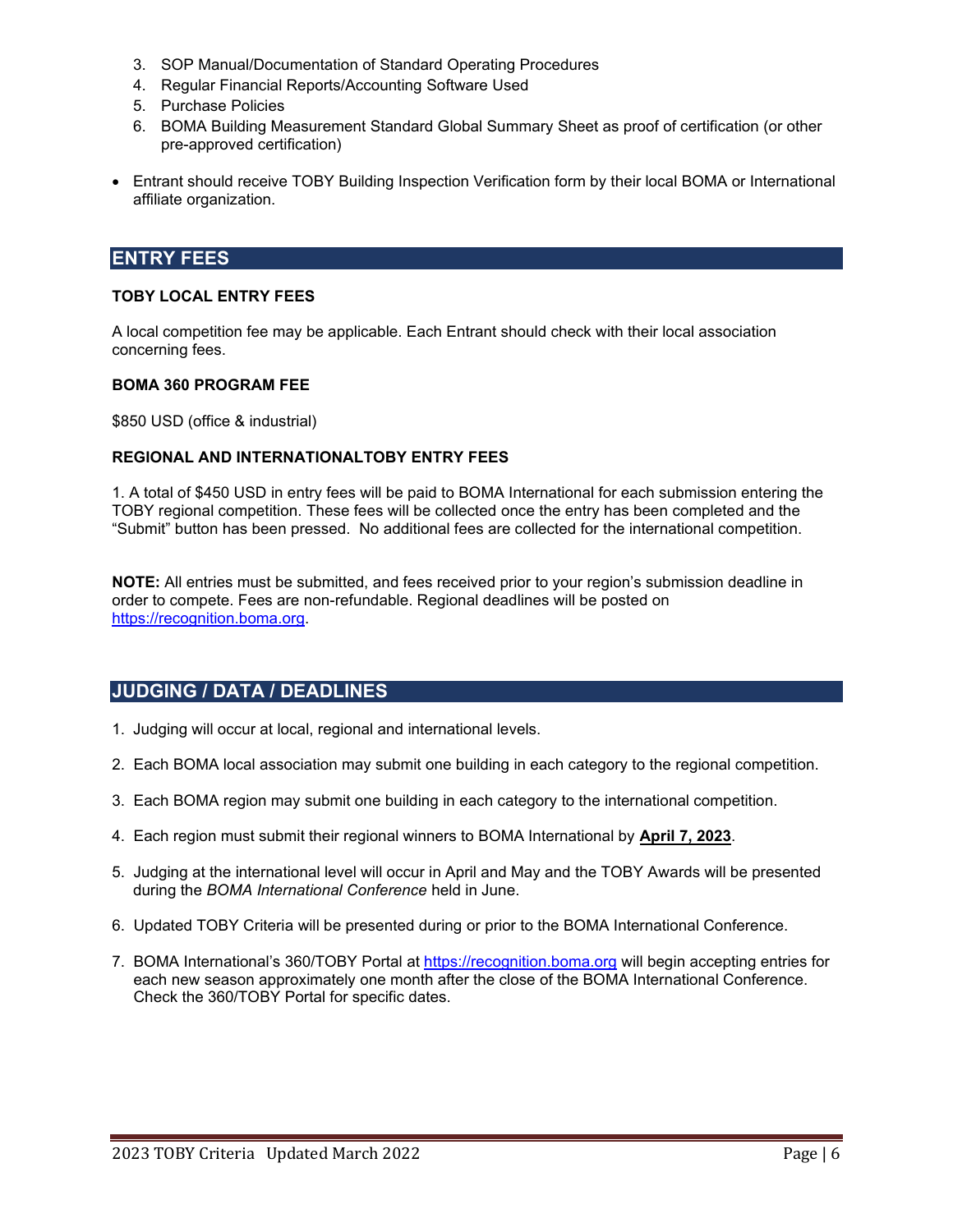### **UNIVERSAL PORTFOLIO REQUIREMENTS**

### **Photograph Requirements**

- File Type: Hi Resolution JPEG compressed
- Maximum File Size: 2MB
- Do not use photograph collages (Only single images)

### **Supporting Document Requirements**

- File Type: PDF, DOC, DOCX, RTF, TXT
- Maximum File Size: 5MB

### **Descriptive/Summary Text Requirements**

• Maximum word count is specified for each section

### **NOTE:**

• Descriptive/summary text must be entered in the text box provided and may not be submitted as an uploaded file.

- Identify what an acronym represents at least once in each document.
- Text within required supporting documents does not count against character limits.

### **RECOMMENDATION:**

Text should be created in Word, or other similar program, and then copied and pasted into the text box. Please spell check prior to pasting into the text box. Also confirm that the copied text can be fully viewed on-line. If not, reduce the characters to fit the requirements.

### **PORTFOLIO SPECIFICATIONS**

The following information must be provided electronically using BOMA International's 360/TOBY Portal at [https://recognition.boma.org](https://recognition.boma.org/) to be considered for both the regional and international competitions. Strict adherence to the portfolio specifications listed herein is **required**.

Local entries must check with your BOMA local association for local submission requirements.

**NOTE:** Each section is limited to a specified amount of words. All entrants are encouraged to save and review their entries before submitting to ensure that all text/content is captured in the entry.

### **BUILDING INFORMATION**

### **Building Description**

Provide a summary of the physical description of the building(s), property and location.

### *Maximum of 350 words*

Provide the following photographs of your building(s):

### **Competition Photographs**

### **A. Mixed-Use Buildings:**

- 2 Exterior (front & rear)
- 1 Interior (lobby and hallways)
- 1 Standard tenant area (Mixed-use up to 3 per entity)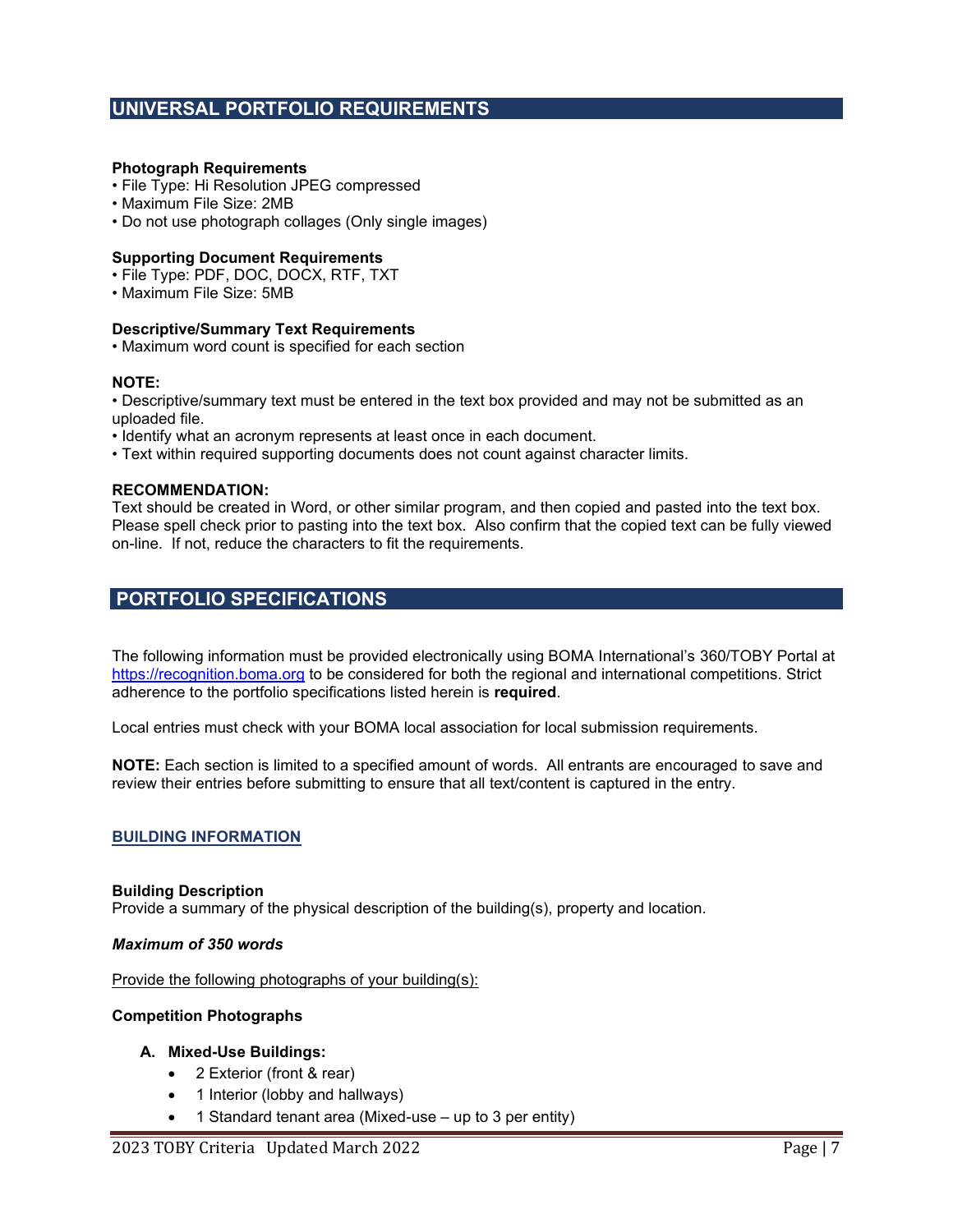- 1 Central plant or main mechanical room (chiller, fire pump or boiler room)
- 2 Additional photographs, the subject matter of which is the entrant's choice

### **Awards Ceremony Photograph**

- In addition to the competition photos, all entrants must upload one high resolution (minimum 300 dpi, 1,500 pixels wide or larger) color JPEG (JPG) of the **building's exterior** for display at the awards ceremonies.
- Also, one photograph (JPEG) of the **management team (minimum 300 dpi, 750 pixels wide or lager)** responsible for daily management of the building(s) is required.

### *Total of 9 attachments required (up to 11 allowed)*

### **SECTION 1: BUILDING OPERATIONS & MANAGEMENT – UP TO 5 POINTS**

This section is designed to provide the reader with an overview of the building(s) and property since the judging at the regional and international levels does not include a physical inspection of the building(s) and property.

### Describe the following:

- 1. Number of Public Entrances and their physical characteristics
- 2. Common Area Standard Finishes
- 3. Restroom Standard Finishes
- 4. Customer Service/Concierge Facilities
- 5. Utility Distribution
- 6. Elevators and/or Escalators and/or Moving Walks, Lifts, etc.
- 7. HVAC Distribution System
- 8. Fire Life Safety Systems
- 9. Loading Dock & Back of House Tenant Receiving Areas
- 10. Parking
- 11. Emergency Generator/Back up Power
- 12. Signage and Wayfinding
- 13. Multiple Uses (where applicable)

### Attach the following:

- 1. Floor plan for your building showing your main lobby as well as two additional typical floor plans (Attachment #1)
- 2. Site plan or an aerial photograph. Aerial photograph should show the building(s) and property/boundary lines. (Attachment #2)
- 3. Copy of any certifications and/or awards that have been achieved that are not related to ENERGY STAR ®, BOMA BEST, or BREEAM (Attachment #3)

**Note:** Please combine multiple documents into a single attachment if necessary. *Maximum of 2,000 words Total of 3 attachments required (Up to 5 attachments allowed)*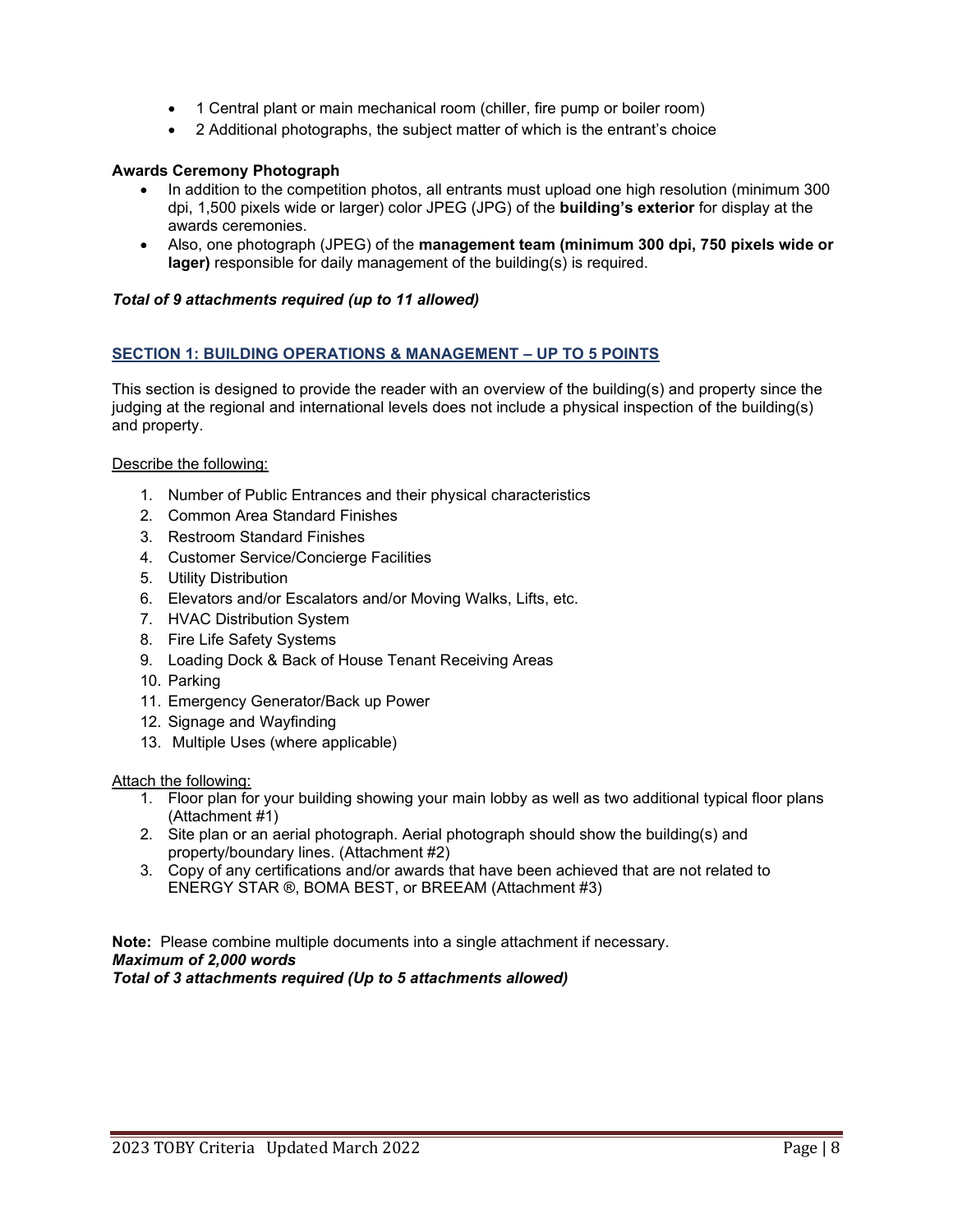### **SECTION 2: LIFE SAFETY/SECURITY/RISK MANAGEMENT – UP TO 15 POINTS**

**NOTE**: Entrants can use data up to 24 months prior to application deadline.

For more information about emergency evacuations, please refer to BOMA International's document *Preparing for Emergency Evacuations –*

[https://boma.informz.net/BOMA/data/images/COVID%2019%20Preparing%20for%20Emergency%20Ev](https://boma.informz.net/BOMA/data/images/COVID%2019%20Preparing%20for%20Emergency%20Evacuations.pdf) [acuations.pd](https://boma.informz.net/BOMA/data/images/COVID%2019%20Preparing%20for%20Emergency%20Evacuations.pdf)f

### Describe the following:

- Procedures and programs for life safety, fire, disaster and security standards.
- Training for property management and tenants as well as recovery procedures. If you work with local first responders and conduct live training, explain how this is accomplished.
- Explain how the building monitors activities in common areas.
- Explain how the building controls entry into the building, especially during non-business/non-peak hour.
- Summary about your business continuity plan and if drills are conducted how they are documented and communicated.
- Fire and evacuation drills are conducted, how often and when.

### *Maximum of 1,800 words*

### **SECTION 3: TRAINING AND EDUCATION – UP TO 15 POINTS**

**NOTE**: Training for building personnel can be conducted virtually via online courses rather than by inhouse training, classroom training or, staff meetings. Participation in BOMA-sponsored event may be virtual, as well.

### Describe the following:

- On-going training programs for building personnel including seminars, in-house training and continuing education completed as well as designations, participation in professional organizations and team building and how this is managed for all personnel. Detail prior year and current year training, plus future plans.
- Management team participation in at least one BOMA-sponsored (local, regional or international) event or international affiliate sponsored event within the last 24 months (if applicable).
- Training for both on-site and off-site building personnel dedicated to the property.
- List of any management team industry certifications, degrees or industry training

### *Maximum of 1,800 words*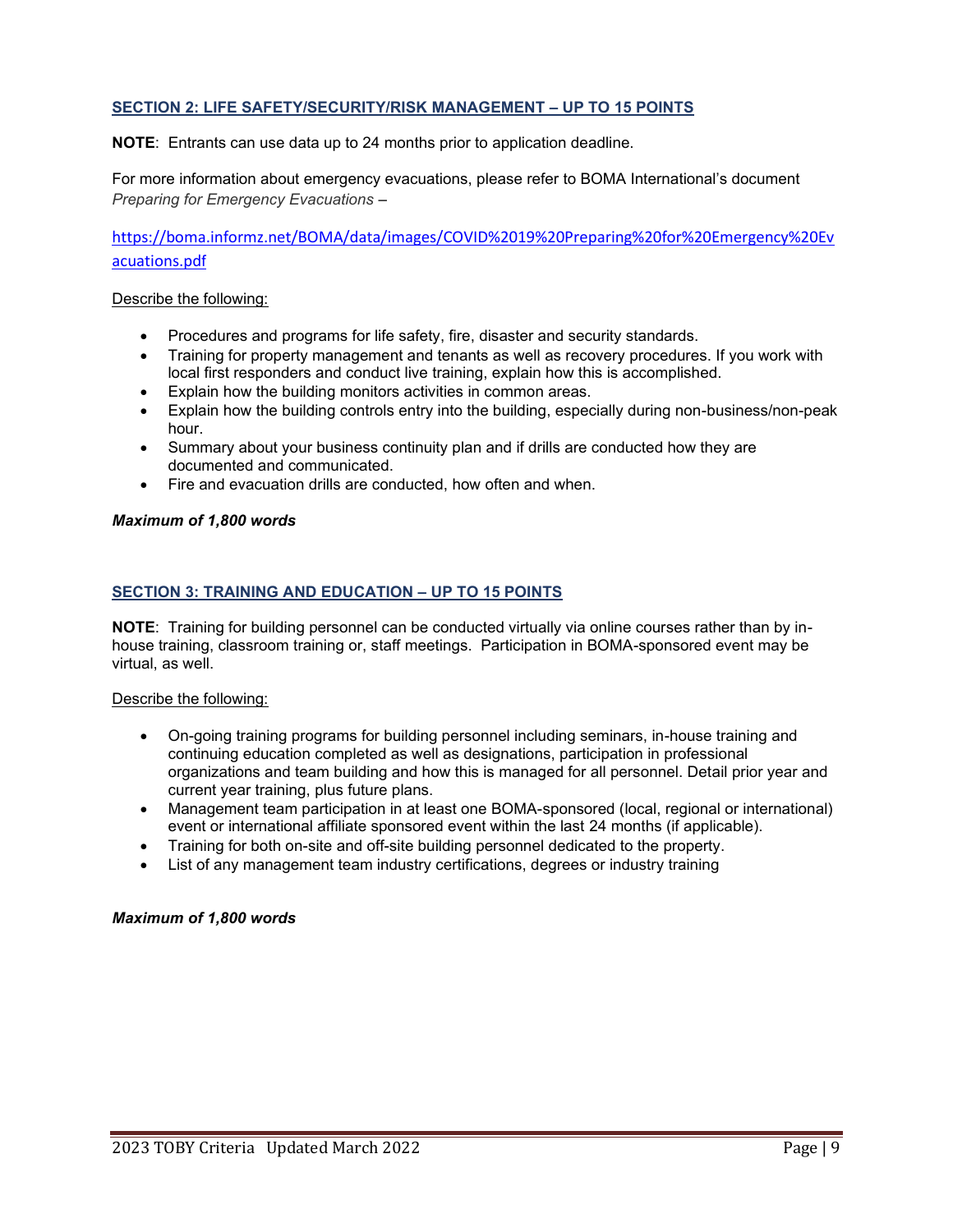### **SECTION 4: ENERGY – UP TO 20 POINTS**

**NOTE:** It is not necessary for Mixed-Use entrants to benchmark energy performance using **ENERGY STAR®** at www.ENERGYSTAR.gov. However, entrants must describe the following information:

- The Preventative Maintenance Program (Mixed-use how these are shared between entities) 2.0 points
- The Energy Management Plan  $-2.5$  points
- The Energy Reduction Target  $-2.5$  points
- The Indoor Air Quality Monitoring Plan 2.0 points
- The Occupant Service Request Program 2.0 points
- Has the facility(s) conducted an ASHRAE Level 1 Energy Assessment in the last three (s) years? 2.0 points
- Building Staff/Tenant Education on the importance of and methods for energy conservation. 2.0 points
- Building Energy Management System (EMS) Monitoring. 2.0 points
- A list of areas for which energy consumption data is available (i.e. all tenants, some tenants, interior and exterior common areas) and the type of energy used, (i.e. Electricity, natural gas, other). – 1 point
- Percentage of occupied gross leasable area you have energy consumption data (either through submetering or by other means). The data must represent consumption from the most recent 12-month period and must not be any older than the past 18 months. – 1 point
- Proof that building current energy consumption is being compared with consumption from past years and provide conclusions drawn from the analysis over a minimum of 1 years. – 1 point

### *Maximum of 1,750 words Up to 2 attachments allowed*

### **SECTION 5: ENVIRONMENTAL/SUSTAINABILITY/HEALTH & WELLNESS – UP TO 15 POINTS**

Describe a minimum of 7 programs of which at least 3 should be related to Environmental and Regulatory and at least 3 related to Sustainability and then describe your waste management plan.

### **Environmental & Regulatory – 4 of 15 Points**

- Describe the policies and procedures in place at the building. This may include accessibility for disabled tenants and visitors, indoor air quality management and testing, storage tank management, generator testing and management, hazardous waste management, asbestos management, emergency clean up, blood borne pathogen program, pandemic preparedness and tenant environmental management and compliance.
- Provide documentation of buildings waste management plan, recycling policies and building's exterior maintenance plan, including recaulking, window washing, pressure washing, etc., green programs and/or any other environmental management programs.
- Please include any additional environmental and regulatory policies and procedures not mentioned above that are being followed.

### **Sustainability – 3 of 15 Points**

• Describe the policies and procedures in place at the building. This may include storm water management, green friendly landscape management, integrated pest control management, green cleaning, green purchasing policy, exterior building maintenance management plan, waste management and recycling, lamp disposal, water reduction and management and traffic reduction initiatives. Please include any additional sustainable policies and procedures not mentioned above that are being followed.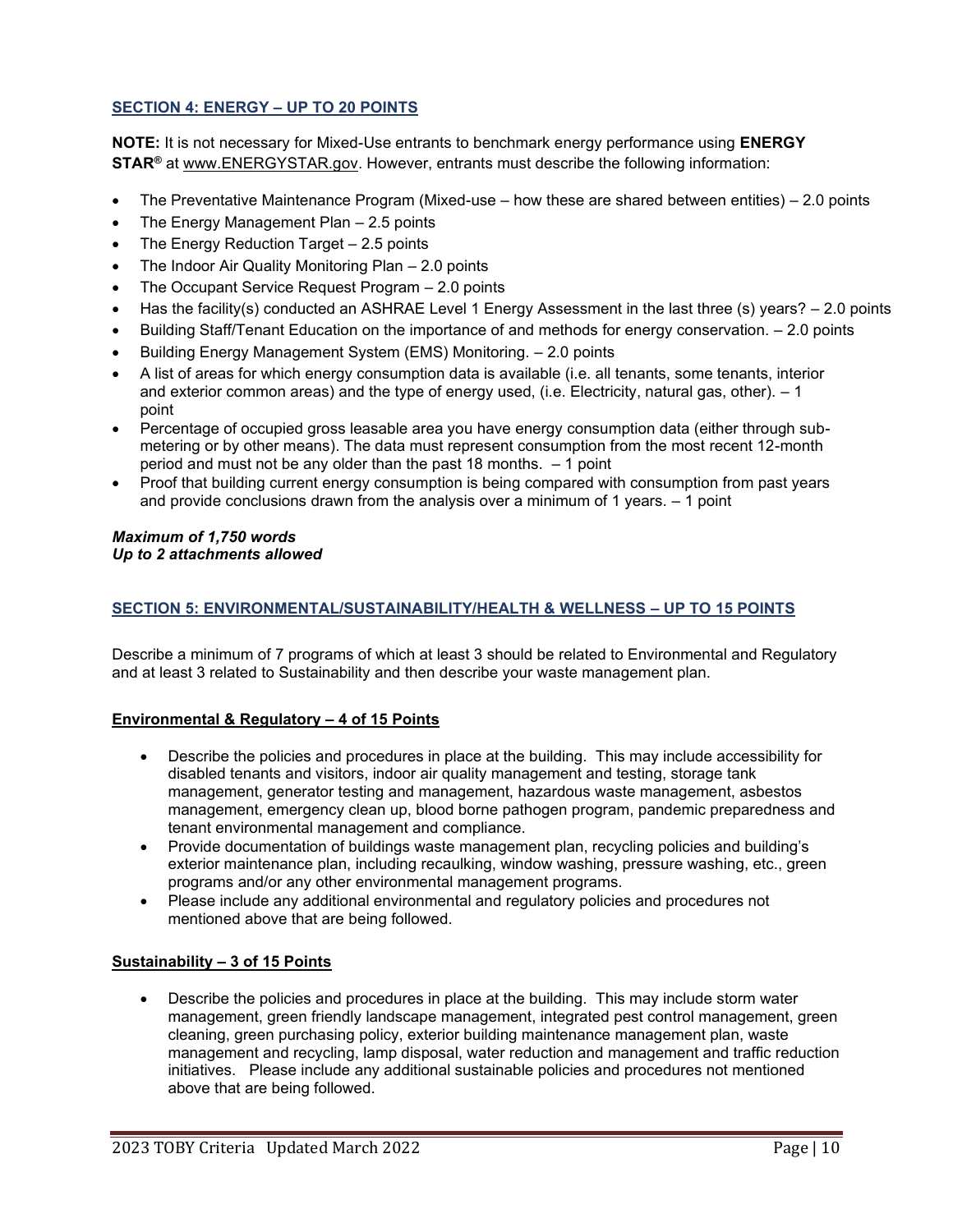• When describing these policies and procedures explain if they are mandated by local, state and/or federal compliance or other. If these programs are not mandated, explain the purpose for implementing.

### **Waste – 4 of 15 Points**

- Describe your building's waste reduction work plan and source separation program.
- Where applicable include:
	- Collection of organic wastepaper, metal cans, glass, plastic containers and cardboard
	- Facilities diversion rate
	- Educational training for occupants, custodians and general public
	- Organizational statement for continuous improvement in reduction and diversion of waste streams
	- Address the prevention, diversion, and management of solid waste generated as a result of day-to-day activities and infrequent events
	- Attach a PDF copy of your latest waste audit
	- Future plans to increase recycling levels and reduce the waste generated

### **Health & Wellness – 4 of 15 Points**

- a. Describe policies management that have been implemented to create healthy work environments for employees and tenants and to promote sustainable communities.
- b. Describe at least three wellness amenities available to one or all the stakeholders, such as rest areas, access to outdoor spaces, drinking water provisions, walking trails, fitness areas, immunization clinics, access to farmers markets, shared gardens, etc.
- c. Describe building features that address the health and wellbeing of the stakeholders such as daylight levels, lighting controls, glare controls, user comfort controls, smoking policy, acoustic conditions, etc.
- d. Describe programs implemented since the outbreak of COVID-19 which you will keep in place to reduce contagious disease transmissions. Examples include hand hygiene standards, heath promotion signage, infectious disease plan response guidelines, contagious disease outbreak preparedness plan, enhanced cleaning, disinfecting and maintenance protocol, PPE Guidelines, etc.

### *Maximum of 3,000 words*

### **SECTION 6: TENANT/OCCUPANT RELATIONS AND COMMUNITY INVOLVEMENT – UP TO 30 POINTS**

**NOTE:** Tenant relations/communications examples that occurred within the past 24 months can be referenced in this section.

### **Tenant and Occupant Relations (15 of 30 points)**

### Describe the following:

- Tenant Relations efforts and/or programs sponsored by building management within the last 24 months.
- The building's work management system for responding to tenant maintenance issues, as well as any ongoing programs for informing tenants of building operation problems.
- Tenant amenities available such as health facilities, childcare and food service.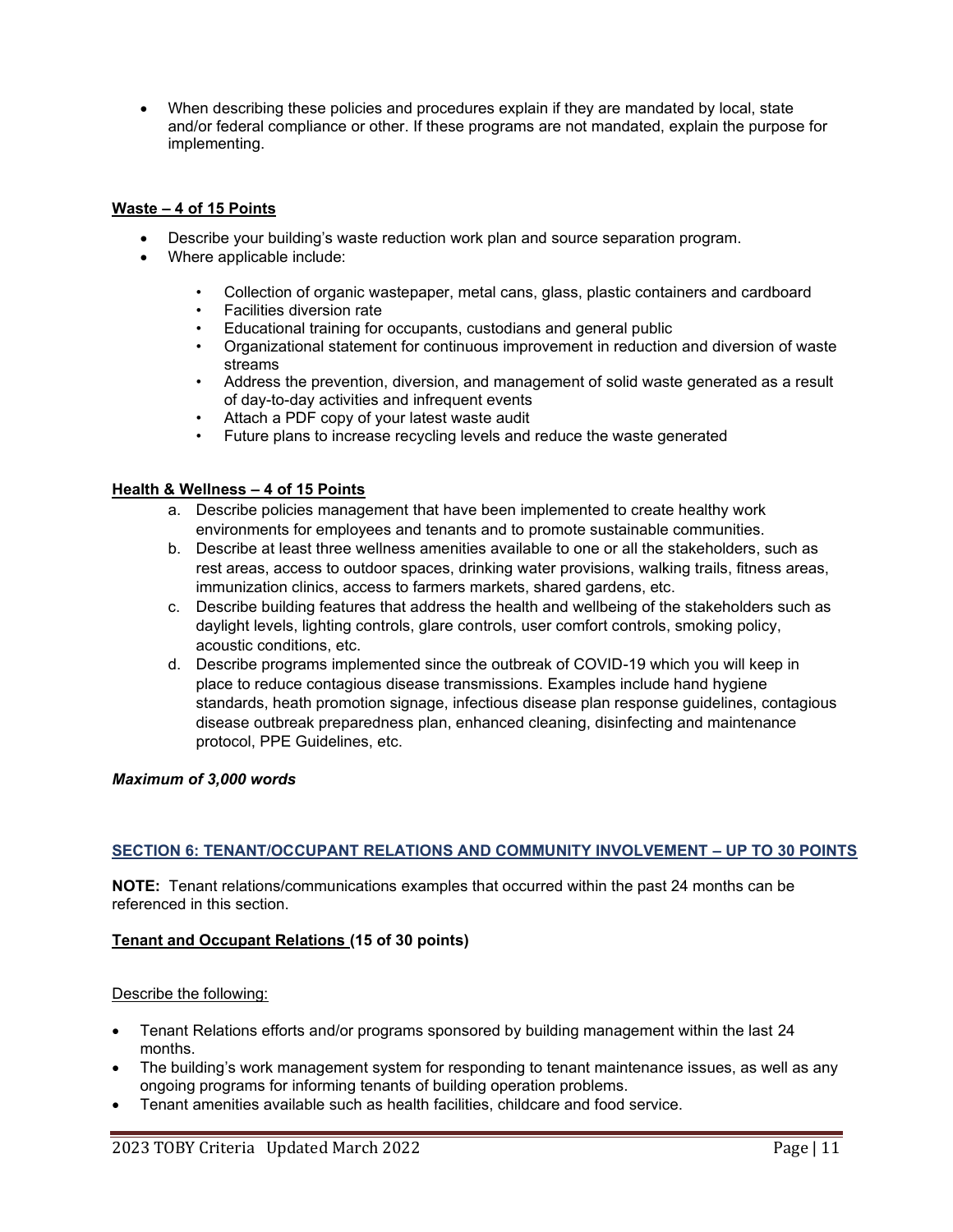- A description of how the building's management team communicated with its tenants during COVID-19.
- Indicate if tenant satisfaction surveys were conducted including the frequency and the date the last survey was last completed and the results.
- An explanation of the major findings and the actions management took to share results, alleviate concerns and/or problems, and/or ensure that acceptable and "popular" procedures and activities were maintained.

### Attach the following:

- 1. 3 samples appreciation letters from the tenant or public
- 2. 2 newsletters
- 3. 1 copy of tenant/occupant survey (if applicable)
- 4. 3 photos on how you fitted your building for COVID-19
- 5. 1 tenant communications piece from the property management team
- 6. 3 photographs reflecting the events being described
- 7. 1 table of contents from the tenant manual. (Do not include the entire manual or photograph collages—only single images.)

**NOTE: Corporate Facility –** Employees are considered tenants and you may include the table of contents of your tenant information manual or guidebook in addition to the summaries described above.

### **Community Involvement (15 of 30 points)**

**NOTE:** Community impact examples and data that occurred within the past 24 months can be referenced in this section.

### Describe the following:

- The building management's impact on the community. For example: jobs provided (as a direct result of the building's existence), amenities to the community or the corporate environment (parks, blood drives, special events, etc.), tax impact (provide special assessments for roads, sewers, etc.), recognition awards, letters and roads and other transportation improvements. If the impact can be quantified as additional income for the community or charitable event or has some type of savings associated with the impact, please describe. When describing the current year's events, please note programs and how long they have been in place.
- Describe how the building management's efforts in this area have helped make the property a benefit to the local community. Only include corporate donations/activities if entrant can describe how the onsite management team personally participated or how it affected the property.
- Describe activity such as participation in advocacy days, and/or meetings or correspondence with elected officials and/or regulatory agencies on matters of industry importance. Activities must be within past 12 months. Include date of activity.
- Describe building-sponsored issues forum or town-hall-type meetings at the property within the past 12 months and at least one (1) planned or unplanned event in cooperation with municipal departments, such as police department, fire department, special improvement districts, and public works. Include date of activity.

**NOTE:** Entrants should focus on amenities made available to the community as a result of the property and describe amenities open to the public to utilize. Demonstrate the building management or staff participation in community involvement and enrichment.

### *Maximum of 1,800 words Total of 13 attachments required -- 1 optional – TOTAL 14 attachments*